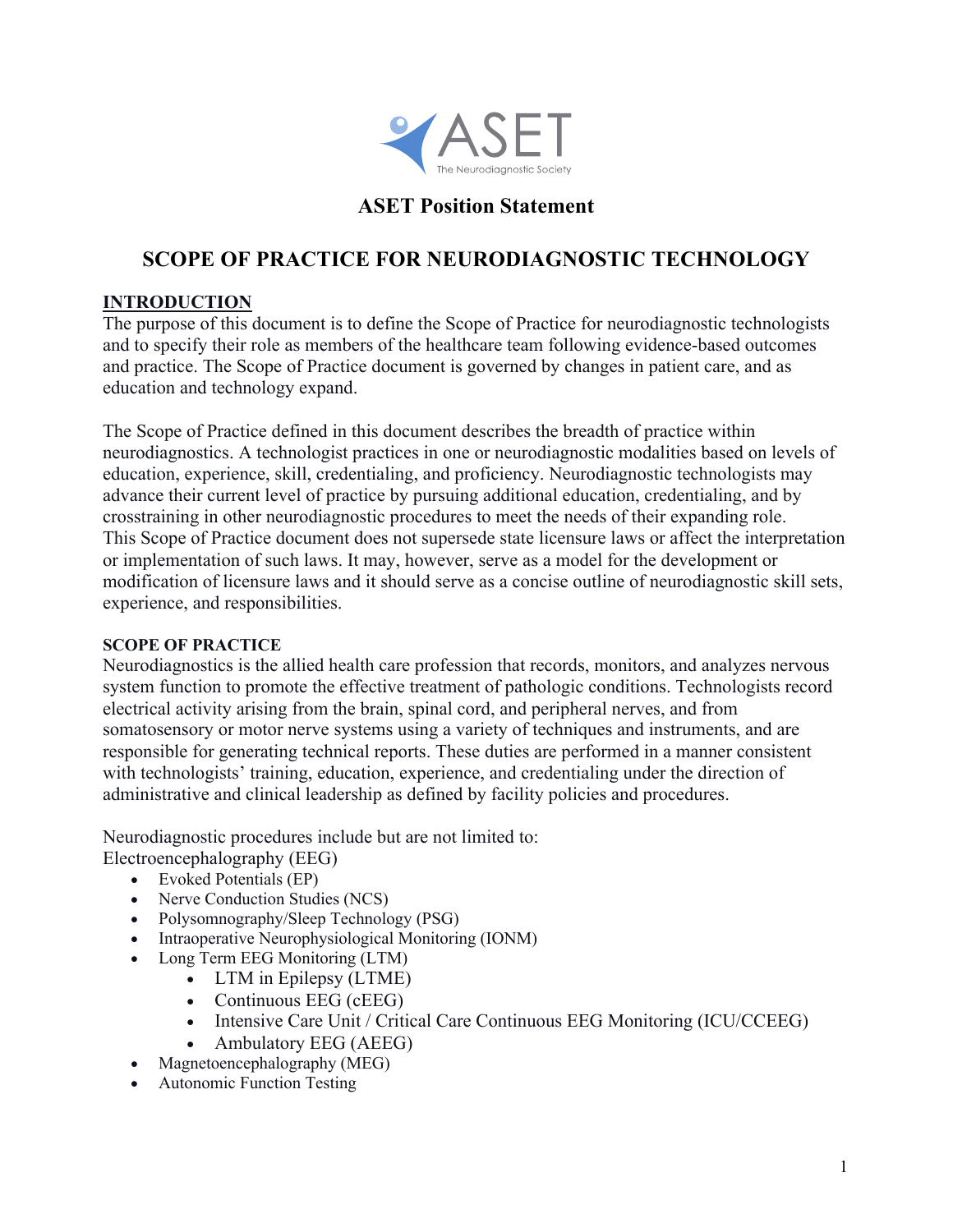Neurodiagnostic competencies define the areas of specialty practice and were developed in part by recommendations found in the American Clinical Neurophysiology Society (ACNS) Guidelines. *https://www.acns.org/practice/guidelines*

ASET – The Neurodiagnostic Society provides national competencies for the neurodiagnostic procedures listed above. *http://www.aset.org/i4a/pages/index.cfm?pageid=3612* **EDUCATION, TRAINING AND CREDENTIALING**

Formal Neurodiagnostic Education: Many neurodiagnostic programs are accredited by the Commission on Accreditation of Allied Health Education Programs (CAAHEP). Primary neurodiagnostic education is offered through certificates and/or degrees with 1- and 2- and 4-year options available. Neurodiagnostic education in both seated and distance learning environments are available.

## *Neurodiagnostic Programs*

Bachelor degree or higher levels of education promote the development of advanced skills and knowledge in this profession.

### *Neurodiagnostic Schools*

CAAHEP accredits neurodiagnostic programs with the following elective add-ons: EP, IONM, LTM, NCS and PSG, as well as stand-alone full programs in IONM. The Committee on Accreditation for Neurodiagnosttic Technology (CoA-NDT) and the Committee on Accreditation for Polysomnography (CoA-PSG) are the CAAHEP arms that review programs and make recommendations for CAAHEP accreditation.

- *CAAHEP Neurodiagnostic Technology Programs*
- *CoA-NDT*
- *CoA-PSG*

Continuing Education: Documentation of ongoing continuing education is a requirement to maintain technologist registry and certification. ASET is one resource for continuing education, offering a variety of educational products, a quarterly journal, webinars, and distance education as well as national and regional workshops.

#### *www.aset.org*

Credentialing: National organizations offer examination for registry and/or certification to demonstrate competence in all specialties of the profession.

#### *Credentialing Organizations*

## CURRENT LEVELS OF PRACTICE IN NEURODIAGNOSTICS

All Neurodiagnostic practice levels must be in compliance with state law for health and safety code, and in alignment with national regulation. All levels of practice must be in compliance with The Joint Commission (TJC) standards for additional special procedures and with the policies and procedures of the facility. Facility specific competencies should be with documented annually for all practice levels.